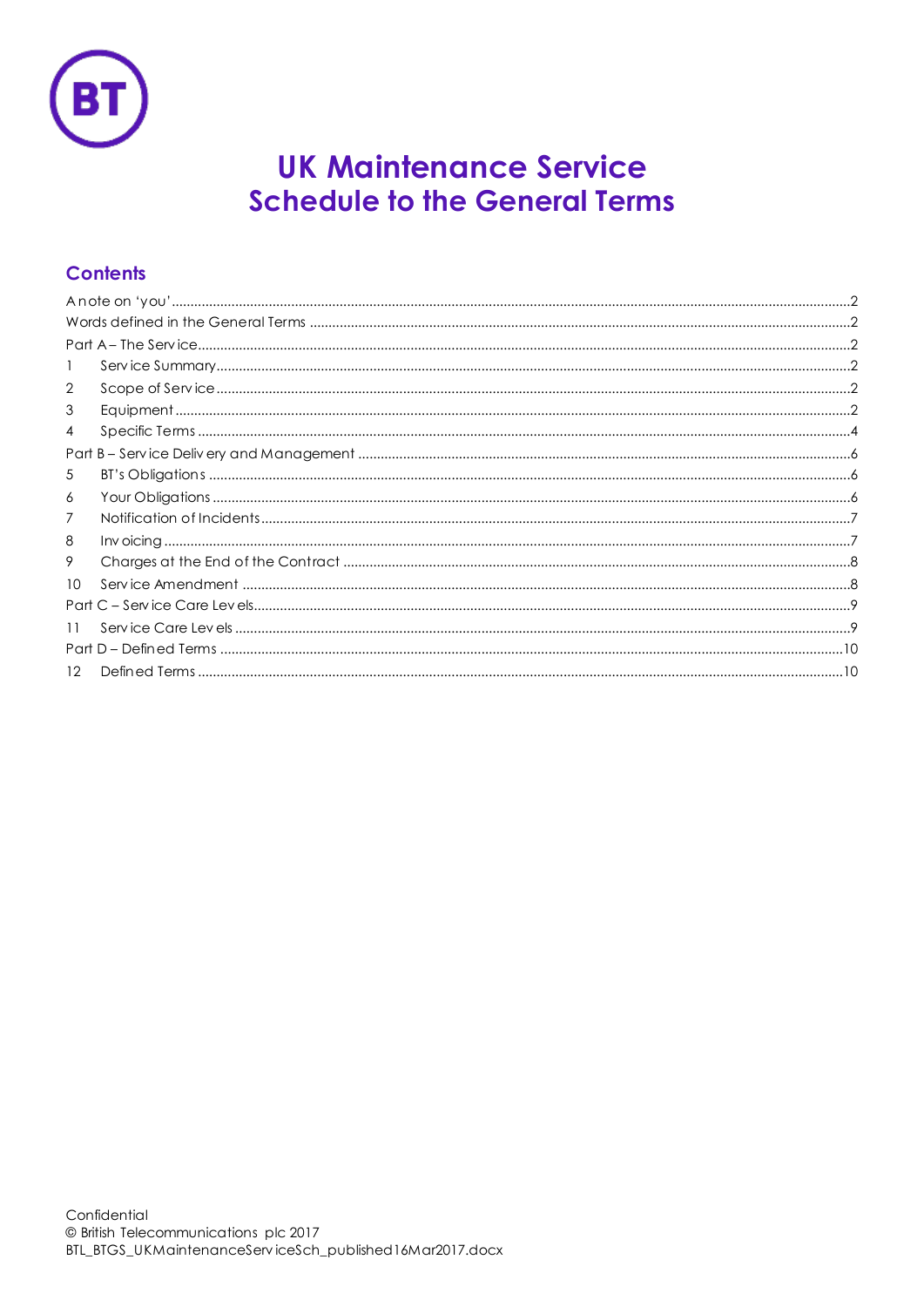

## <span id="page-1-0"></span>**A note on 'you'**

'You' and 'your' mean the Customer.

Phrases that refer to 'either', 'neither', 'each of us', 'both of us', 'we each' or 'we both' mean one or both of BT and the Customer, whichev er makes sense in the context of the sentence.

## <span id="page-1-1"></span>**Words defined in the General Terms**

Words that are capitalised but hav e not been defined in this Schedule hav e the meanings giv en to them in the General Terms.

## <span id="page-1-2"></span>**Part A – The Service**

## <span id="page-1-3"></span>**1 Service Summary**

BT will prov ide you with an Incident repair serv ice for Supported Equipment in accordance with the Serv ice Care Lev el (as further described in Paragraph [11\)](#page-8-1) that you select as set out in any applicable Order (the "**Service**").

## <span id="page-1-4"></span>**2 Scope of Service**

- 2.1 The Service is av ailable in the United Kingdom. BT may require the Supported Equipment to pass a Maintenance Acceptance Test prior to the commencement of the Serv ice.
- <span id="page-1-8"></span><span id="page-1-7"></span>2.2 If the Supported Equipment fails the Maintenance Acceptance Test:
	- 2.2.1 you will authorise BT to carry out any remedial work required by BT to bring the Supported Equipment to the appropriate software and hardware lev el or standard, and you will pay BT's Charges for such remedial work that we will both agree prior to BT completing such work; or
	- 2.2.2 you will arrange at your own expense for remedial work to bring the Supported Equipment to the appropriate software and hardware lev el or standard required by BT. BT will rev iew the remedial work and may raise a Charge for a second Maintenance Acceptance Test, such Charge to be agreed by both of us in adv ance; or
	- 2.2.3 you or BT may terminate this Contract, a Service or any Order on 30 days written Notice and you will pay BT the relev ant Charges for the Maintenance Acceptance Test(s).
- <span id="page-1-6"></span>2.3 The Serv ice will cov er the following:
	- 2.3.1 Incidents resulting from normal wear and tear; and
	- 2.3.2 Incidents or work resulting from other causes or circumstances but BT will charge you an additional Charge for such other work required due to those causes or circumstances. These may include:
		- (a) misuse;
		- (b) incorrect env ironmental conditions including incorrect temperature and humidity lev els;
		- (c) faulty manufacture or equipment design, excluding faulty manufacture or equipment design in relation to Purchased Equipment;
		- (d) mains electrical surges or failures;
		- (e) lightning damage;
		- (f) electromagnetic interference;
		- (g) any other accidental or deliberate damage;
		- (h) correction of defects following the remov al or connection of Supported Equipment other than by BT;
		- (i) connection of other equipment to the Supported Equipment by you; or
		- (j) BT being denied access to the Supported Equipment.
- 2.4 The Serv ice does not include the following (which is a non-exhaustiv e list):
	- 2.4.1 loss of your generated software programs;
	- 2.4.2 work at your request outside the applicable operating hours for the Serv ice Care Lev el selected by you for the Serv ice;
	- 2.4.3 repair, replacement or re-routing of any of your wiring or cabling or prov ision of additional wiring and cabling;
	- 2.4.4 the replacement of any battery, ink cartridge, printer ribbon, or such other consumable item.
- 2.5 If BT provides you with any services other than the Service this Schedule will not apply to those services and those serv ices will be gov erned by their separate terms.

## <span id="page-1-5"></span>**3 Equipment**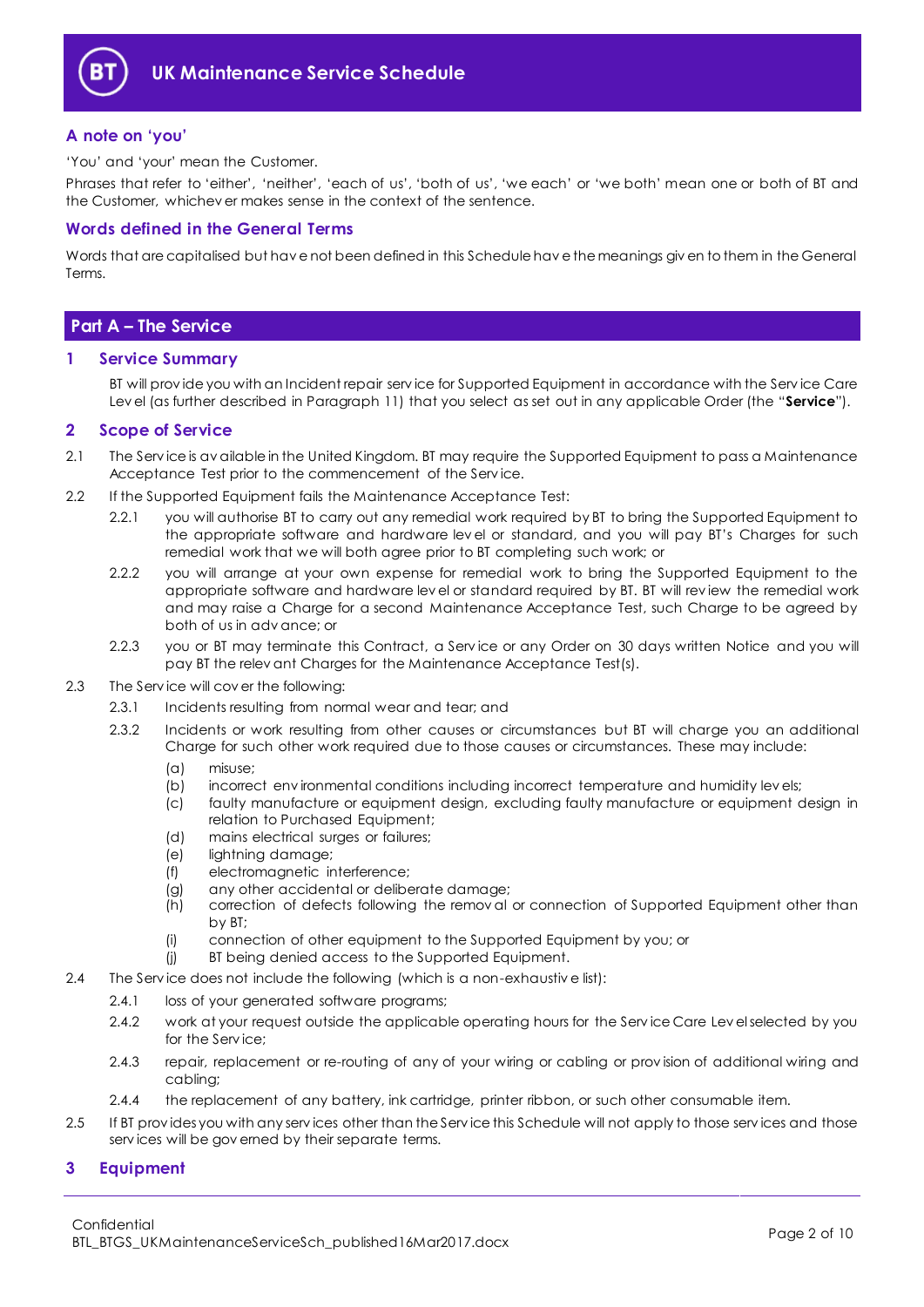

## 3.1 **Use of BT Equipment and Supported Equipment**

In relation to BT Equipment and Supported Equipment, you will:

- 3.1.1 keep the BT Equipment and Supported Equipment safe and without risk to health;
- 3.1.2 only use the BT Equipment and Supported Equipment, or allow it to be used, in accordance with any instructions or authorisation BT may giv e and for the purpose for which it is designed;
- 3.1.3 not mov e the BT Equipment or Supported Equipment or any part of it from the Site(s) without BT's written consent and you will pay BT's costs and expenses reasonably incurred as a result of such move or relocation;
- 3.1.4 not make any alterations or attachments to, or otherwise interfere with, the BT Equipment or Supported Equipment, nor permit any person (other than a person authorised by us) to do so without BT's prior written consent and, if BT giv es its consent, you agree that any alterations or attachments will become part of the BT Equipment or Supported Equipment;
- 3.1.5 not sell, charge, assign, transfer or dispose of or part with possession of the BT Equipment or any part of it;
- 3.1.6 not allow any lien, encumbrance or security interest ov er the BT Equipment, nor pledge the credit of BT for the repair of the BT Equipment or otherwise;
- 3.1.7 not claim to be owner of the BT Equipment and ensure that the owner of the Site(s) will not claim ownership of the BT Equipment, ev en where the BT Equipment is fixed to the Site(s);
- 3.1.8 obtain appropriate insurance against any damage to or theft or loss of the BT Equipment;
- 3.1.9 indemnify BT against all Claims, losses, costs or liabilities arising from your use of the BT Equipment or where the BT Equipment is damaged, stolen or lost;
- 3.1.10 ensure that the BT Equipment appears in BT's name in your accounting books;
- 3.1.11 where there is a threatened seizure of the BT Equipment, or anything listed in Clause 18.3 of the General Terms applies to you, immediately prov ide BT with Notice so that BT may take action to repossess the BT Equipment; and
- 3.1.12 notify any interested third parties that BT owns the BT Equipment.

#### 3.2 **BT Equipment**

- 3.2.1 BT Equipment will remain BT's property at all times and risk in BT Equipment will pass to you upon deliv ery, whether or not the BT Equipment has been installed.
- 3.2.2 You will be liable to BT for any loss of or damage to BT Equipment, except where the loss or damage is a result of fair wear and tear or caused by BT.

#### 3.3 **Transfer of Title**

- 3.3.1 Title in the replacement items of Supported Equipment (excluding all Intellectual Property Rights) will pass to you when BT has installed the replacement items and the Incident has been cleared.
- 3.3.2 Title in replaced items of Supported Equipment will pass to BT when BT has installed the replacement items and the Incident has been cleared.

## 3.4 **Security**

- 3.4.1 You are responsible for the proper use of any user names, personal identification numbers and passwords used with the Supported Equipment, and you will take all necessary steps to ensure that they are kept confidential, secure and not made av ailable to unauthorised persons.
- 3.4.2 BT is not responsible for the security of the Supported Equipment against unauthorised or unlawful access or use.

## <span id="page-2-1"></span><span id="page-2-0"></span>3.5 **WEEE Directive**

- 3.5.1 You will be responsible under Article 13 of the Waste Electrical and Electronic Equipment Directiv e 2012 ("**WEEE Directive**") for the costs of collection, treatment, recov ery, recycling and env ironmentally sound disposal of any equipment supplied under the Contract that has become waste electrical and electronic equipment ("**WEEE**").
- 3.5.2 For the purposes of Article 13 of the WEEE Directiv e this Paragrap[h 3.5](#page-2-0) is an alternativ e arrangement to finance the collection, treatment, recov ery, recycling and env ironmentally sound disposal of WEEE.
- 3.5.3 You will be responsible for any information recording or reporting obligations imposed by the WEEE Directiv e.
- 3.5.4 You will indemnify BT against any Claims, losses, costs or liabilities that BT incurs due to your failure to comply with your express or implied obligations in accordance with this Paragrap[h 3.5](#page-2-0) or in connection with the WEEE Directiv e.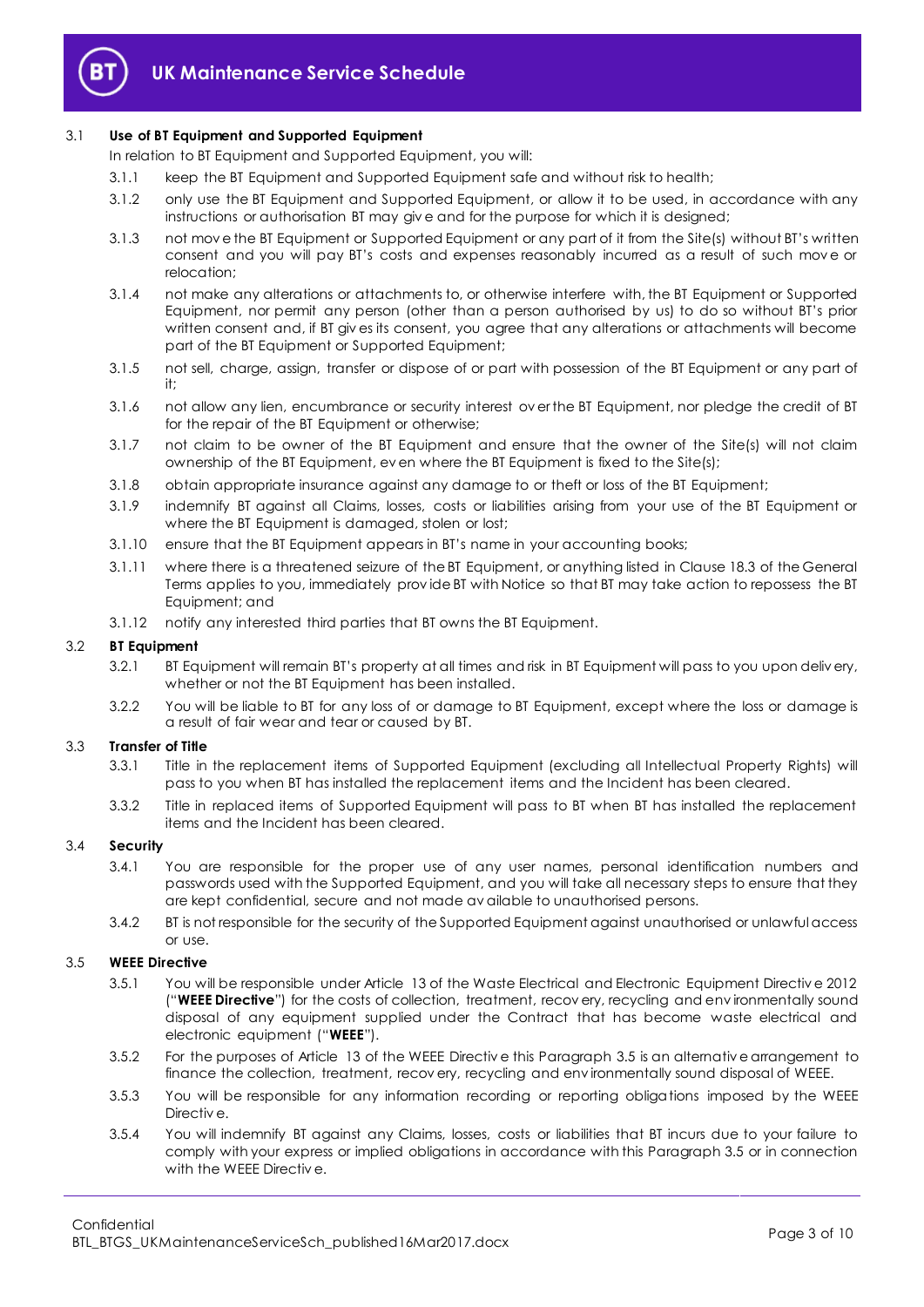

## <span id="page-3-0"></span>**4 Specific Terms**

## <span id="page-3-1"></span>4.1 **Changes to the Contract**

- 4.1.1 BT may amend the Contract (including the Charges) at any time by either:
	- (a) publishing the amendment online at www.bt.com/pricing or www.bt.com/terms (or any other online address that BT adv ises you of); or
	- (b) in the case that the amendments cause you material detriment, giv ing you Notice at least 30 days before the change is to take effect and, in the case of any other amendments, at least one day before the change is to take effect.
- <span id="page-3-2"></span>4.1.2 If BT makes any amendment to the Contract that causes you material detriment, you will not hav e to pay any Termination Charges if you giv e Notice to terminate this Contract in accordance with Clause 17 of the General Terms within:
	- (a) 90 days after the date of notification if BT has only published the amendment online in accordance with Paragrap[h 4.1.1\(a\);](#page-3-1) or
	- (b) 30 days after the date of the Notice if BT has giv en you Notice in accordance with Paragraph [4.1.1\(b\).](#page-3-2)
- 4.1.3 BT may revise the Charges where you have increased or decreased the quantity of Supported Equipment.

## <span id="page-3-3"></span>4.2 **Minimum Period of Service and Renewal Periods**

- 4.2.1 Unless one of us giv es Notice to the other of an intention to terminate the Serv ice at least 30 days before the end of the Minimum Period of Serv ice or a Renewal Period ("**Notice of Non-Renewal**"), at the end of the Minimum Period of Serv ice or any subsequent Renewal Period, the Serv ice will automatically extend for the Renewal Period, and both of us will continue to perform each of our obligations in accordance with the Contract.
- 4.2.2 In the ev ent that one of us giv es a Notice of Non-Renewal, BT will cease deliv ering the Serv ice at the time of 23:59 on the last day of the Minimum Period of Serv ice or subsequent Renewal Period.
- 4.2.3 If you hav e agreed to a Minimum Period of Serv ice of more than 12 months then BT may hav e applied a discount to the Charges. Any discount will only apply to the Minimum Period of Serv ice and BT may remov e the discount in any Renewal Period by giv ing you at least 90 days' Notice. If we do notify you of the remov al of a discount then you will not hav e to pay any Termination Charges if you giv e Notice to terminate this Contract in accordance with Clause 17 of the General Terms and within 30 days after the date of the Notice.

## 4.3 **Termination for Convenience**

For the purposes of Clause 17 of the General Terms, either of us may, at any time after the Serv ice Start Date and without cause, terminate the Serv ice or any Order by giv ing 30 days' Notice to the other prov ided that BT may not terminate the Serv ice or any Order under Clause 17 of the General Terms during the Minimum Period of Serv ice.

## 4.4 **Customer Committed Date**

- 4.4.1 If you request a change to the Service or any part of the Service, then BT may revise the Customer Committed Date to accommodate that change.
- 4.4.2 BT may expedite deliv ery of the Serv ice for operational reasons or in response to a request from you, but this will not rev ise the Customer Committed Date.

## 4.5 **Service Inventory Audit**

- 4.5.1 Prov ided BT giv es you as much notice as reasonably practicable, BT may occasionally and usually on an annual basis conduct a serv ice inv entory audit of the Serv ice and the Supported Equipment.
- 4.5.2 BT will carry out the audit remotely or by visiting the Site, as appropriate.
- 4.5.3 The audit will enable BT to v alidate BT's data inv entory and ensure that BT's information relating to the Serv ice and the Supported Equipment is complete and up to date.
- 4.5.4 BT will conduct the audit within Business Hours.
- 4.5.5 You will inform BT of any changes to your applications and/or underlying operating system and/or maintenance on serv ices not prov ided by BT which might affect the v alidity of the data to be analysed by BT.

## 4.6 **Software**

All patches, updates and/or changes to any Software on the Supported Equipment prov ided by BT will be gov erned by the terms of the applicable software licence.

## 4.7 **Freedom of Information**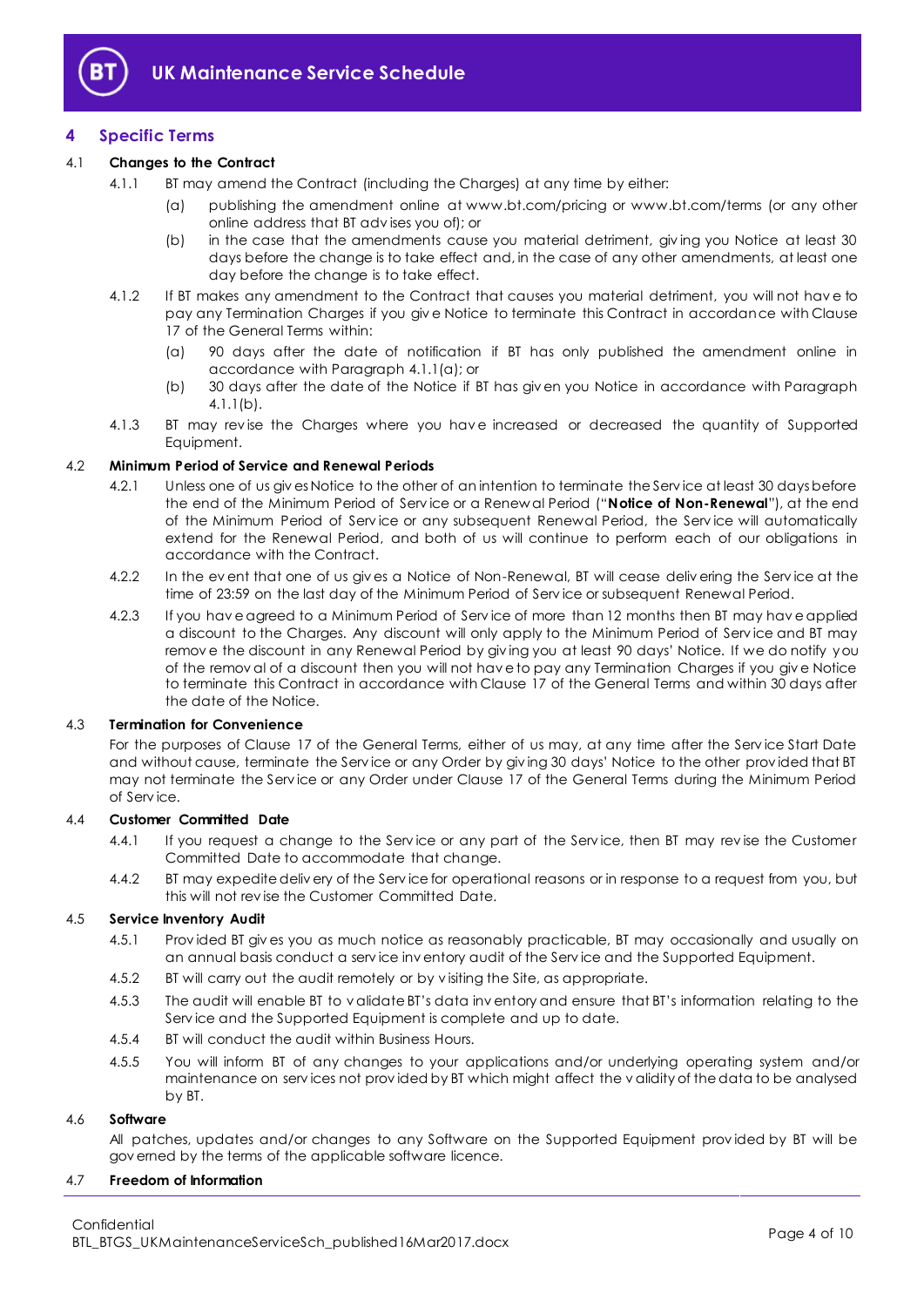

- 4.7.1 BT will mark any Confidential Information giv en to you in connection with the Contract "**In Confidence**" and you will not disclose such Confidential Information to any person without BT's consent.
- 4.7.2 BT believ es that such information will be exempt from the duty to confirm or deny, and from disclosure, under the Freedom of Information Act 2000.
- 4.7.3 Where you receive a request in accordance with the Freedom of Information Act 2000 that encompasses any information you hold in connection with the Contract, you will prov ide BT Notice, to the extent lawfully possible, of the request and you will allow BT at least 10 Business Days in which to make representations.

#### 4.8 **Consumer Regulations**

Where you place an Order acting for purposes that are related to your trade, business or profession, we agree that it is a business to business transaction to which the Consumer Contracts (Information, Cancellation and Additional Charges) Regulations 2013 do not apply.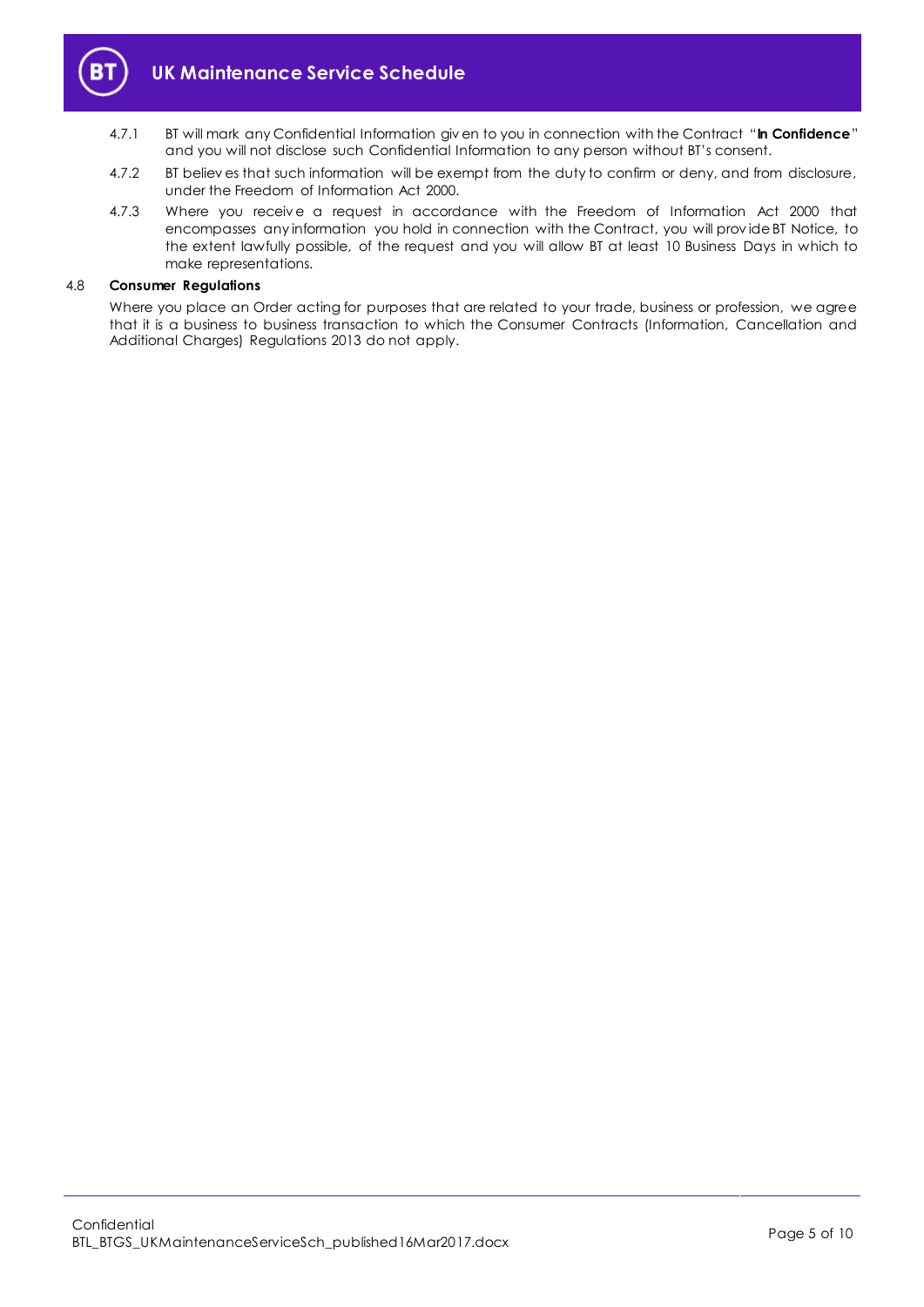

## <span id="page-5-0"></span>**Part B – Service Delivery and Management**

## <span id="page-5-1"></span>**5 BT's Obligations**

## 5.1 **Service Delivery**

Before the Serv ice Start Date and, where applicable, throughout the prov ision of the Serv ice, BT:

- 5.1.1 will provide you with contact details for the Service Desk;
- 5.1.2 will comply with all reasonable health and safety rules and regulations and reasonable security requirements that apply at the Site(s) and that hav e been notified to BT in writing. BT will not be liable if, as a result of any such compliance, BT are in breach of any of BT's obligations under this Contract; and
- 5.1.3 will prov ide you with a Customer Committed Date, but all dates are estimates.

## 5.2 **During Operation**

On and from the Serv ice Start Date, BT:

- 5.2.1 will respond and use reasonable endeav ours to remedy an Incident without undue delay and in accordance with the relev ant Serv ice Care Lev el selected by you as set out in the Order;
- 5.2.2 may carry out Maintenance from time to time during Business Hours in accordance with BT's normal practices and will use reasonable endeav ours to inform you at least fiv e Business Days before any Planned Maintenance on the BT Equipment or Supported Equipment, howev er, BT may inform you with less notice than normal where Maintenance is required in an emergency. BT may carry out the Maintenance remotely or by v isiting the Site as appropriate;
- 5.2.3 may, in the ev ent of a security breach affecting the Serv ice, require you to change any or all of your passwords; and
- 5.2.4 may remov e all or part of the Supported Equipment from the Site(s) for the purpose of inspection, testing and repair, but whenev er reasonably practicable will take steps to protect the functionality deliv ered by the Supported Equipment.

#### 5.3 **The End of the Service**

On termination of the Serv ice by either one of us, BT may disconnect and remov e any BT Equipment located at the Site(s).

## <span id="page-5-2"></span>**6 Your Obligations**

#### 6.1 **Service Delivery**

- Before the Serv ice Start Date and, where applicable, throughout the prov ision of the Serv ice you will:
- 6.1.1 prov ide BT with the names and contact details of the Customer Contact. BT may also accept instructions from a person who BT reasonably believ es is acting with your authority;
- 6.1.2 ensure a User is av ailable during the applicable operating hours (as set out in paragraph [11\)](#page-8-1) for the Serv ice Care Lev el selected by you. If a User is not av ailable at all such times, BT will not be liable for failure to meet the applicable target response and clear periods;
- 6.1.3 prov ide BT with any information reasonably required without undue delay;
- 6.1.4 prov ide BT and BT's employees, agents, consultants and subcontractors, who produce a v alid identity card, with access to any Site(s) during Business Hours, or as otherwise agreed, to enable BT to set up, deliv er and manage the Serv ice; and
	- (a) for the purposes of carrying out Maintenance, BT will normally only require access during Business Hours but may, on reasonable notice, require you to prov ide access at other times; and
	- (b) for the purposes of carrying out repair work, BT will require access during the applicable operating hours (as set out in paragraph [11\)](#page-8-1) for the Serv ice Care Lev el selected by you;
- 6.1.5 complete any preparation activ ities that BT may request to enable you to receiv e the Serv ices promptly and in accordance with any reasonable timescales;
- 6.1.6 prov ide BT with Notice of any health and safety rules and regulations and security requirements that apply at the Site(s); and
- 6.1.7 prepare and maintain a safe operational env ironment for any BT Equipment or Supported Equipment and supply of the Serv ice for the duration of the Contract, including:
	- (a) prov ide all necessary trunking, conduits, cable trays, and telecommunications connection points in accordance with BT's reasonable instructions and applicable installation standards;
	- (b) take up or remov e any fitted or fixed floor cov erings, ceiling tiles and partition cov ers or prov ide any openings in buildings required to connect BT Equipment or Supported Equipment to appropriate telecommunications facilities in time to allow BT to undertake the Serv ice;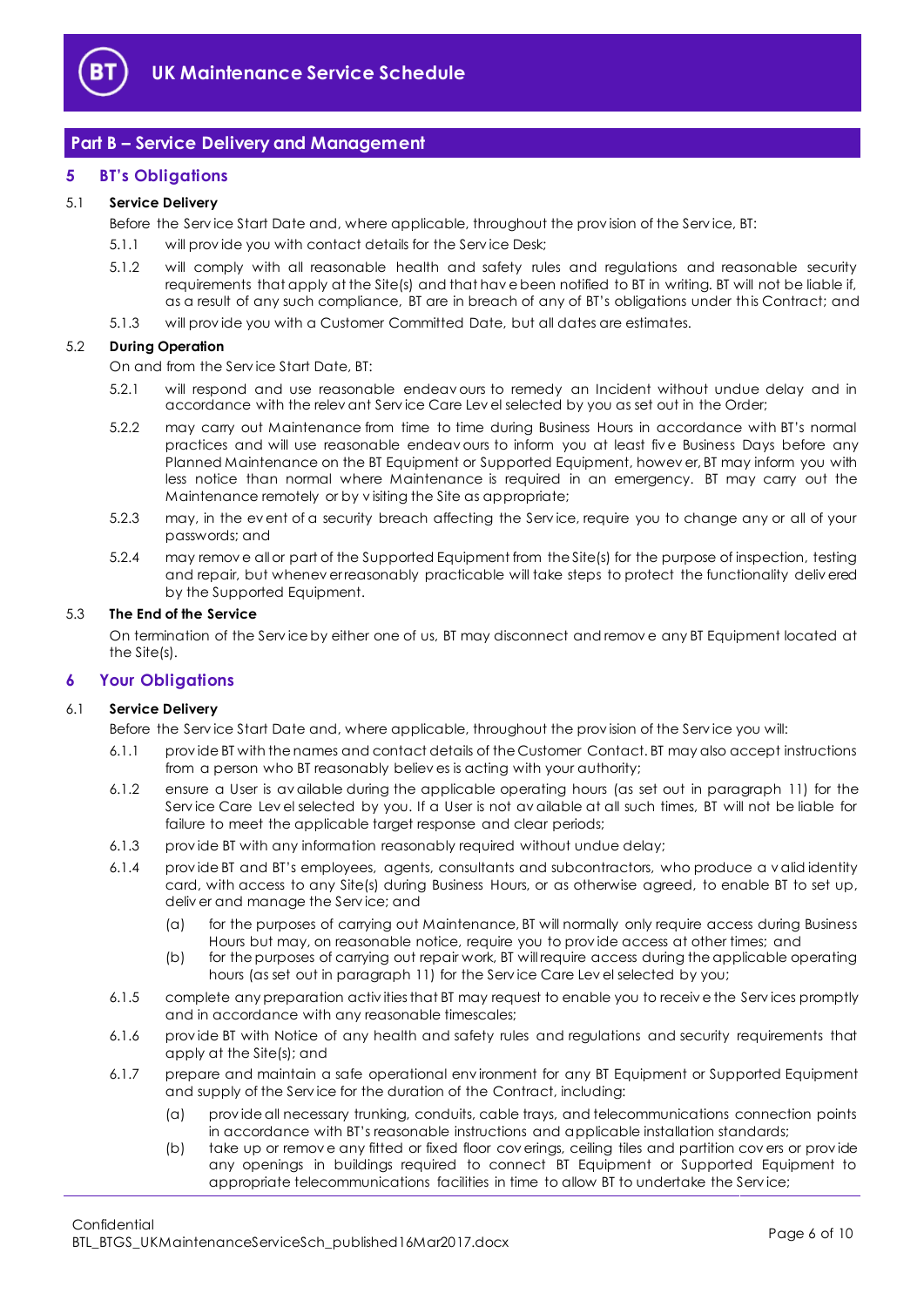

- (c) prov ide a secure, continuous power supply at the Site(s) for the operation and maintenance of the Serv ice, BT Equipment or Supported Equipment at such points and with such connections as BT specifies, and, in order to mitigate any Serv ice interruption resulting from failure in the principal power supply, will prov ide back-up power with sufficient capacity to conform to the standby requirements of the applicable standards; and
- (d) prov ide internal cabling between the BT Equipment and any Supported Equipment, as appropriate.

## 6.2 **During Operation**

On and from the Serv ice Start Date, you will:

- 6.2.1 ensure that the Supported Equipment and software is compliant with any Applicable Law; and
- 6.2.2 co-operate in diagnosing Incidents by carrying out diagnostic and test routines requested by BT or included in the manufacturer's instructions and allow BT to carry out remote diagnostic tests where appropriate.

## 6.3 **The End of the Service**

On termination of the Serv ice by either you or BT, you w ill:

- 6.3.1 provide BT with all reasonable assistance necessary to remove BT Equipment from the Site(s);
- 6.3.2 disconnect any BT Equipment located at the Site(s);
- 6.3.3 not dispose of or use BT Equipment other than in accordance with BT's written instructions or authorisation;
- 6.3.4 arrange for any BT Equipment located at the Site(s) to be returned to BT; and
- 6.3.5 be liable for any reasonable costs of recov ery that BT incurs in recov ering the BT Equipment.

## <span id="page-6-0"></span>**7 Notification of Incidents**

Where you become aware of an Incident:

- 7.1 the Customer Contact or a User will report it to the Serv ice Desk by telephoning the number set out in the Order or such other number as BT may notify to you, prov iding all information BT reasonably requires in connection with the Incident including the Site location and your billing account number;
- 7.2 BT will giv e you a Ticket;
- <span id="page-6-2"></span>7.3 BT will respond to the Incident report by:
	- 7.3.1 prov iding adv ice by telephone, including where appropriate, adv ice as to tests and checks to be carried out by you;
	- 7.3.2 where possible, carrying out diagnostic checks from BT premises; and
	- 7.3.3 where BT considers it necessary, and as soon as reasonably practicable, v isiting the Site where Paragraph[s 7.3.1](#page-6-2) and [7.3.2](#page-6-3) do not diagnose or clear the Incident.
- <span id="page-6-3"></span>7.4 BT will inform you when it believ es the Incident is cleared and will close the Ticket when:
	- 7.4.1 you confirm that the Incident is cleared within 24 hours after being informed; or
	- 7.4.2 BT has attempted unsuccessfully to contact you, in the way agreed between both of us, in relation to the Incident and you hav e not responded within 24 hours following BT's attempt to contact you.
- 7.5 If you confirm that the Incident is not cleared within 24 hours following being informed, the Ticket will remain open, and BT will continue to work to resolv e the Incident.

## <span id="page-6-1"></span>**8 Invoicing**

- 8.1 BT will inv oice you for the Charges for the Service as set out in Paragraph [8.2](#page-6-4) in the amounts as set out in any applicable Order.
- <span id="page-6-4"></span>8.2 Unless set out otherwise in any applicable Order, BT will inv oice you for:
	- 8.2.1 Recurring Charges, monthly/quarterly/annually in advance (depending on your billing frequency) and for any period where Service is provided for less than one month, the Recurring Charges will be calculated on a daily basis; and
	- 8.2.2 any Termination Charges incurred in accordance with Paragraph [9](#page-7-0) upon termination of the relevant Serv ice.
- 8.3 BT may inv oice you for any of the following Charges in addition to those set out in any applicable Order:
	- 8.3.1 Charges for inv estigating Incidents that you report to BT where BT finds no Incident or that the Incident is caused by something for which BT is not responsible under the Contract;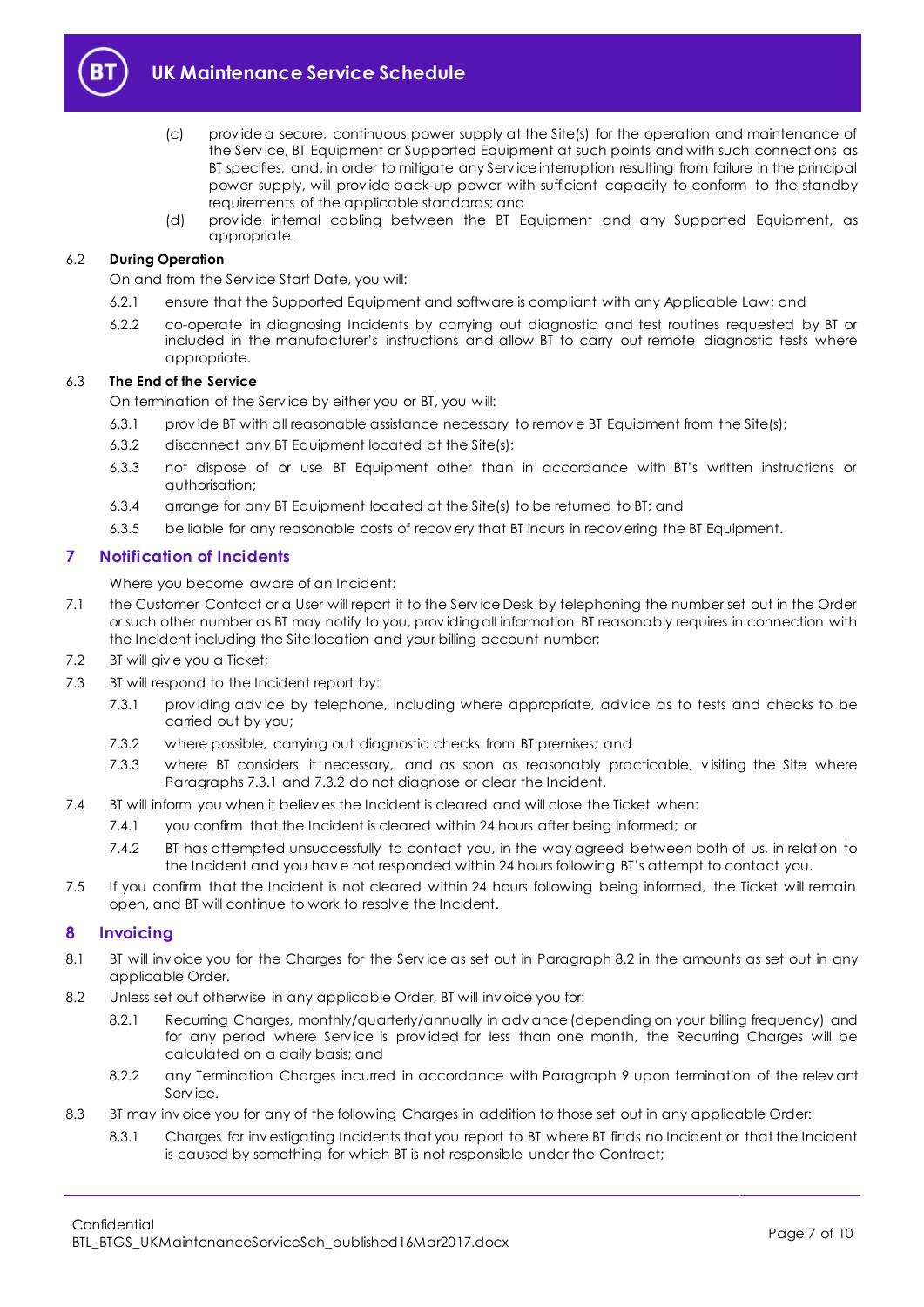

- 8.3.2 Charges for expediting prov ision of the Serv ice at your request after you hav e been informed of the Customer Committed Date;
- 8.3.3 additional Charges for work arising out of any of the circumstances set out in Paragraph [2.3.2;](#page-1-6)
- 8.3.4 additional Charges for any remedial work carried out by BT to bring the Supported Equipment to the appropriate software and hardware lev el or standard in accordance with Paragrap[h 2.2.1;](#page-1-7)
- 8.3.5 Charges for the Maintenance Acceptance Tests(s) in accordance with Paragraph [2.2;](#page-1-8) and
- 8.3.6 any other Charges as set out in any applicable Order or the BT Price List or as otherwise agreed between both of us.

## <span id="page-7-0"></span>**9 Charges at the End of the Contract**

- <span id="page-7-2"></span>9.1 If you exercise your right in accordance with Clause 17 of the General Terms to terminate the Contract or any Serv ice for conv enience, you will pay BT:
	- 9.1.1 all outstanding Charges for Service rendered:
	- 9.1.2 any other Charges as set out in any applicable Order; and
	- 9.1.3 any charges reasonably incurred by BT from a supplier as a result of the early termination.
- 9.2 In addition to the Charges set out at Paragraph [9.1](#page-7-2) above, if you terminate during the Minimum Period of Service or any Renewal Period, you will pay BT:
	- 9.2.1 for any parts of the Service that were terminated during the Minimum Period of Service, Termination Charges, as compensation, equal to 100 per cent of the Recurring Charges for any remaining months of the Minimum Period of Serv ice; or
	- 9.2.2 for any parts of the Service that were terminated during a Renewal Period, Termination Charges, as compensation, equal to 30 per cent of the Recurring Charges for any remaining months of the Renewal Period.

## <span id="page-7-1"></span>**10 Service Amendment**

- <span id="page-7-3"></span>10.1 You may request, by giv ing BT Notice, a change to:
	- 10.1.1 an Order for the Serv ice (or part of an Order) at any time before the applicable Serv ice Start Date; or
	- 10.1.2 the Service at any time after the Service Start Date.
- 10.2 If you exercise your right in accordance with Paragraph [10.1](#page-7-3), and except where a change results from BT's failure to comply with BT's obligations under the Contract, BT will, within a reasonable time, prov ide you with a written estimate, including:
	- 10.2.1 the likely time required to deliver the changed Service; and
	- 10.2.2 any changes to the Charges due to the changed Serv ice.
- 10.3 BT has no obligation to proceed with any change that you request in accordance with Paragraph [10.1,](#page-7-3) unless and until BT has both agreed in writing on the necessary changes to the Charges, implementation timetable and any other relev ant terms of the Contract to take account of the change.
- 10.4 If BT changes a Serv ice prior to the Serv ice Start Date because you hav e giv en BT incomplete or inaccurate information, BT may, in its reasonable discretion, apply additional reasonable one-time or Recurring Charges.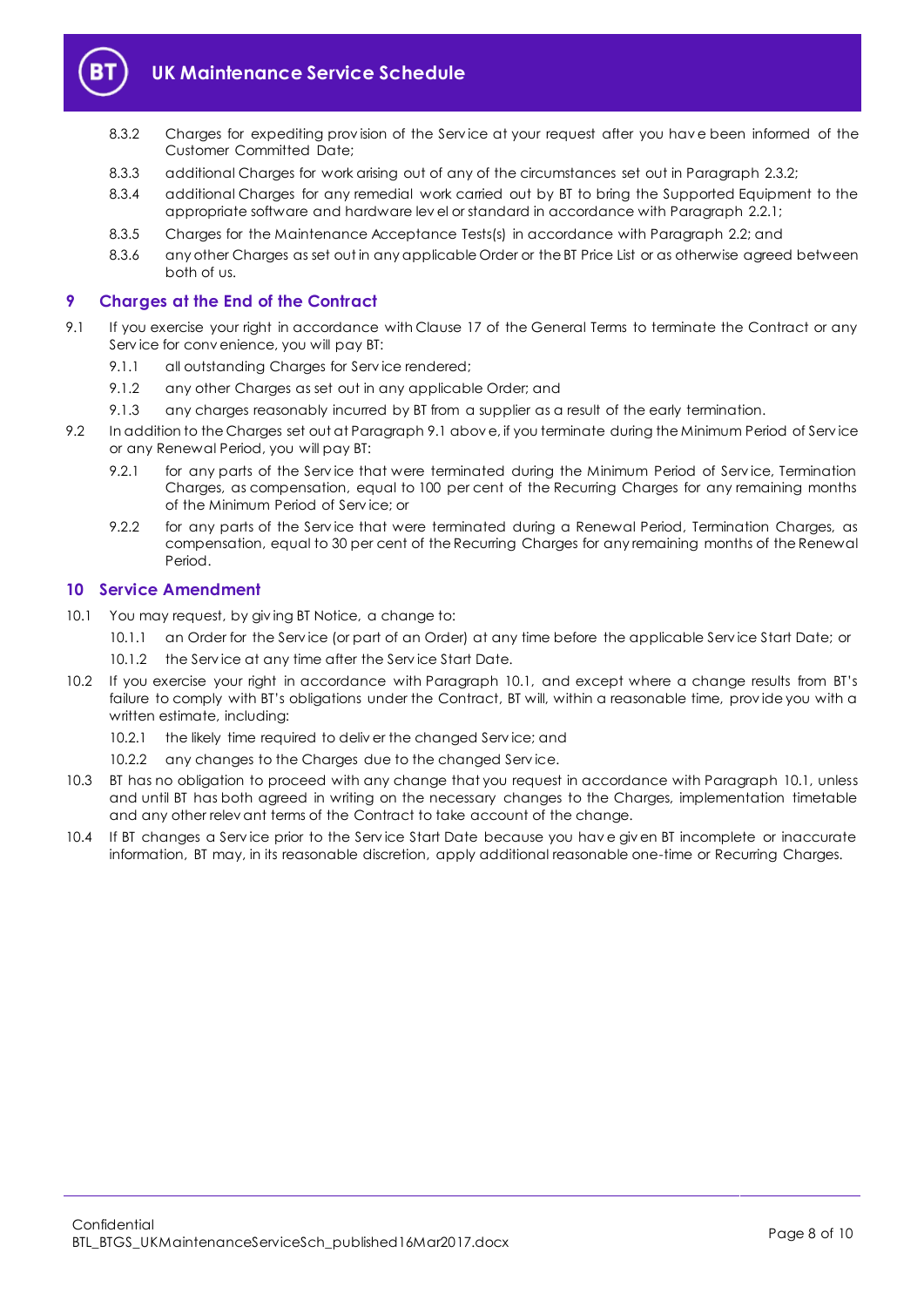

## <span id="page-8-0"></span>**Part C – Service Care Levels**

## <span id="page-8-1"></span>**11 Service Care Levels**

11.1 From the Serv ice Start Date, BT will prov ide the Serv ice in accordance with the Serv ice Care Lev el (as further described in this Paragraph [11\)](#page-8-1) that you select and as set out in the Order.

## <span id="page-8-5"></span>11.2 **Standard Care**

- 11.2.1 You may report Incidents 24x7x365 in accordance with Paragraph [7.](#page-6-0)
- 11.2.2 BT will prov ide the Serv ice operating during Business Hours, under which BT will aim to respond to an Incident within four Business Hours of you reporting the Incident to BT in accordance with Paragrap[h 7.](#page-6-0)
- 11.2.3 BT will charge you an additional Charge for any work that is carried out outside of these hours at your request.
- 11.2.4 BT will aim to clear the Incident within 18 Business Hours of you notifying BT in accordance with Paragraph [7.](#page-6-0)
- 11.2.5 Standard Care may not be av ailable in all geographical locations.

## <span id="page-8-3"></span><span id="page-8-2"></span>11.3 **Business Care**

- 11.3.1 You may report Incidents 24x7x365 in accordance with Paragraph [7.](#page-6-0)
- 11.3.2 BT will prov ide the Serv ice operating between 0800 and 2100 per day 365 days per year ("**Business Care Business Hours**"), under which:
	- (a) BT will aim to respond to an Incident within two Business Care Business Hours of you reporting the Incident to BT in accordance with Paragrap[h 7;](#page-6-0) and
	- (b) if the Incident is not cleared within the two Business Care Business Hours period BT will adv ise you of the progress being made towards resolv ing it.
- 11.3.3 BT will charge you an additional Charge for any work that is carried out outside of these hours at your request.
- 11.3.4 BT will aim to clear the Incident within eight Business Care Business Hours of you reporting the Incident to BT in accordance with Paragrap[h 7.](#page-6-0)
- 11.3.5 Business Care may not be av ailable in all geographical locations.

#### <span id="page-8-4"></span>11.4 **Business Premium Care**

- 11.4.1 You may report Incidents 24x7x365 in accordance with Paragraph [7.](#page-6-0)
- 11.4.2 BT will prov ide the Serv ice operating 24x7x365, under which:
	- (a) BT will aim to respond to an Incident within two hours of you reporting the Incident to BT in accordance with Paragrap[h 7;](#page-6-0) and
	- (b) if the Incident is not cleared within the two hour period BT will adv ise you of the progress being made towards resolv ing it.
- 11.4.3 BT will aim to clear the Incident within fiv e hours of you reporting the Incident to BT in accordance with Paragrap[h 7.](#page-6-0)
- 11.4.4 Business Premium Care may not be av ailable in all geographical locations.
- 11.4.5 The Serv ice Care Lev els under this Schedule will not apply in the ev ent that Clause 8 or Clause 23 of the General Terms applies.
- 11.4.6 The response and clear periods set out in this Paragraph [11](#page-8-1) are targets only and BT has no liability for any failure to meet such target response or clear periods.